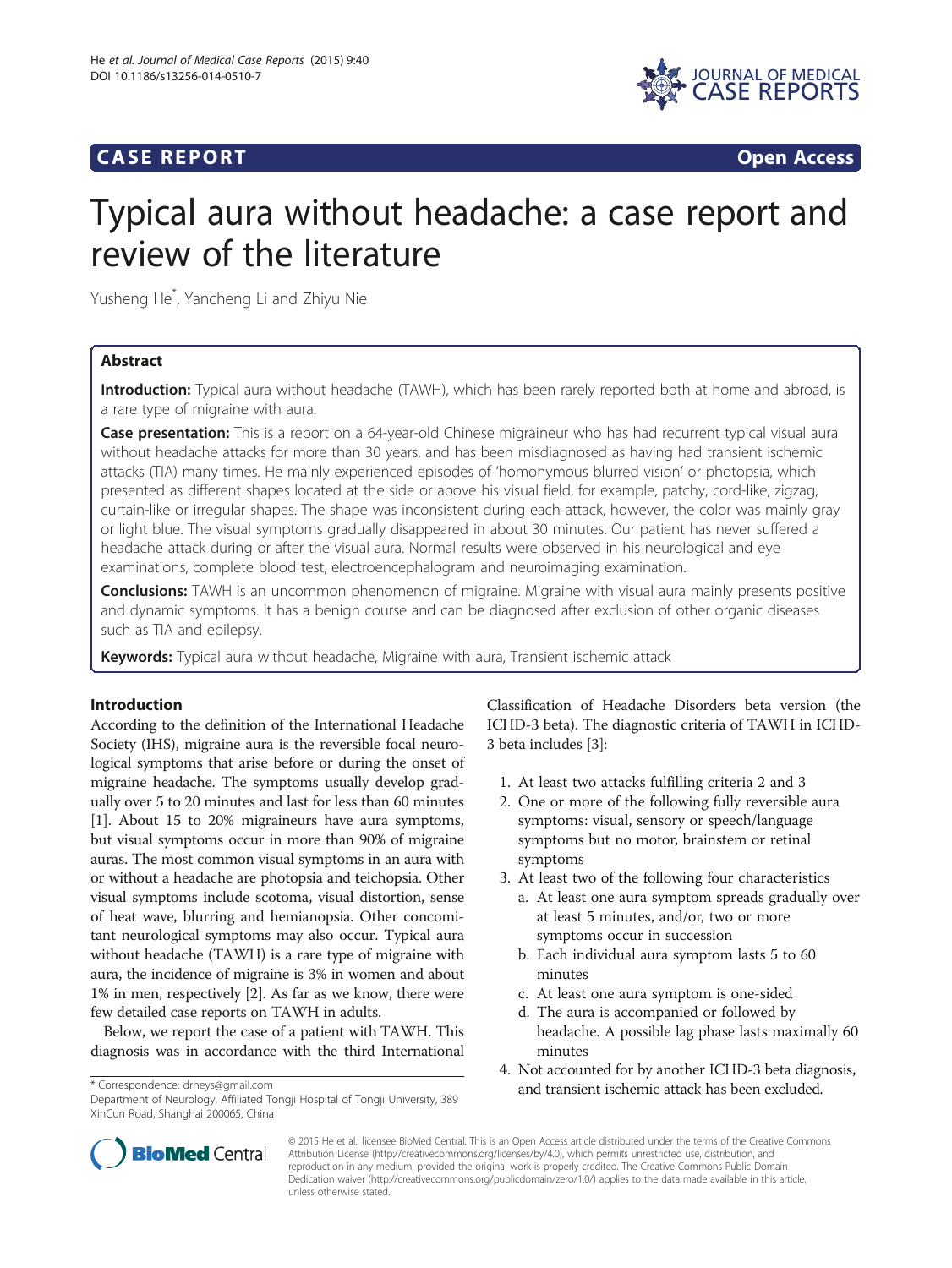5. No headache accompanies or follows the aura within 60 minutes.

## Case presentation

Our patient is a 64-year-old Chinese man who works in a department of radiology. Our patient, who has been misdiagnosed as having transient ischemic attacks (TIAs) for many years, was admitted to the Tongji Hospital of Shanghai Tongji University reporting paroxysmal homonymous blurred vision for more than 30 years. He experienced the first paroxysmal homonymous vision anomaly with no obvious cause when he was about 30 years old, he felt 'curtain-like' fuzziness on the sides of his visual fields (Figure 1). Afterward, the visual symptoms occurred once to twice every year, and presented different shapes located on the side or above his visual field, for example patchy, cord-like, zigzag, curtainlike or irregular shapes. The shapes were inconsistent during each attack (Figure [2](#page-2-0)). The symptoms occurred three times in the week before our examination and the last attack was described as 'many bright, small, block diagrams above the center of the visual field', similar to a local 'mosaic' (Figure [3](#page-2-0)), accompanied by paroxysmal position vertigo. The color of the visual onset was mainly gray or light blue. During each attack, the visual symptoms gradually disappeared in about 30 minutes, and were not accompanied by headache attack, nausea, photophobia or phonophobia, amaurosis, diplopia, limb weakness or speech disorder.

Our patient did not have a medical history of hypertension, diabetes, cardiovascular disease, stroke, headache and family genetic diseases. He never drank but has smoked about 20 cigarettes daily for 40 years.

Our patient's test result from a neurological examination was normal.

An eye examination of his vision and visual field was normal. A three-dimensional optic coherence tomography scan showing the thicknesses of the macula, optic disk and retinal nerve fiber layer (RNFL) was normal.

nitrogen, glucose, lipids, and transaminases) were normal, his thyroid hormone values and anti-thyroid peroxidase (TPO) antibody level, anti-neutrophil cytoplasmic antibodies (ANCA), cellular and humoral immune indexes were normal, and his HIV and syphilis serological test results were negative.

A chest X-ray, electroencephalogram (EEG), echocardiogram and visual evoked potential examination results were normal. A carotid Doppler ultrasound indicated no carotid plaque and his common carotid artery (CCA) intima-media thickness (IMT) was 0.7mm.

Brain magnetic resonance imaging (MRI), brain CT angiography (CTA) and neck magnetic resonance angiography (MRA) examinations displayed normal results.

After admission, our patient took flunarizine, 5mg per day, and had no similar visual symptoms in the sixmonth follow-up period.

## **Discussion**

Migraine aura without headache, which is now the accepted term for 'migraine equivalents' or 'acephalgic migraine, episodic symptoms believed to be migrainous auras but not followed by a headache [[4\]](#page-4-0), is a rare headache phenomenon. The incidence of these phenomena of migraine in migraine patients is 3% in women and about 1% in men, respectively. It can happen in individuals at any age and individuals without previous migraine attack. However, the incidence is higher in older people, especially in those who experienced migraine aura when they were young. Aiba found that the age of patients with TAWH showed a biphasic distribution (20 to 39 years and 60 to 69 years) [[5](#page-4-0)]. These individuals may develop migraine aura, however, with no concomitant headache. In searching current literature, there were few case reports on recurrent visual aura without headache attack that lasted over 30 years.

Our patient did not have the common risk factors of cerebrovascular disease, presented paroxysmal positive

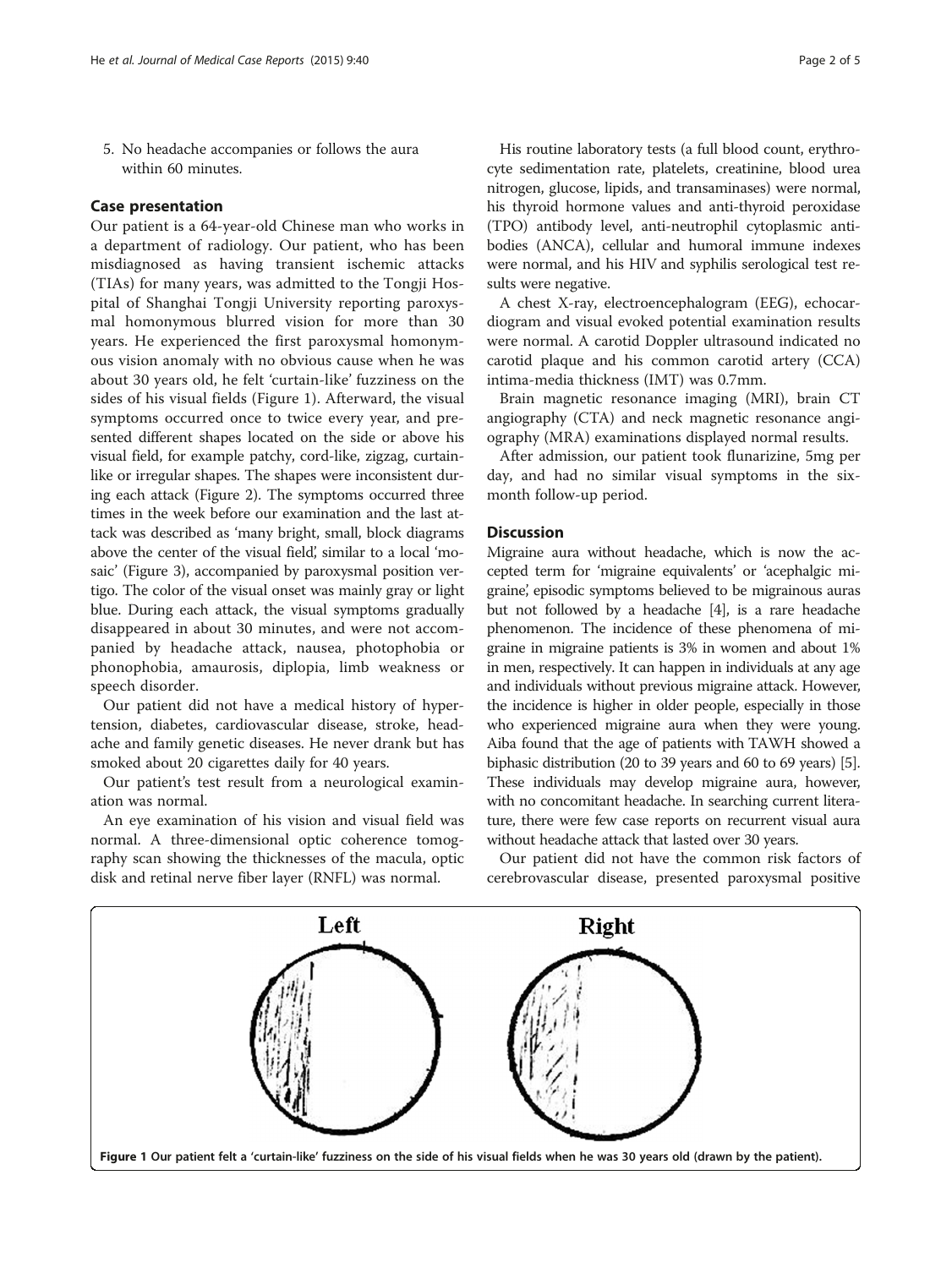<span id="page-2-0"></span>

and dynamic visual symptoms and normal eye examination, neuroimaging and EEG results. Our patient had experienced a medical education, so he could talk about his case history in detail and objectively describe the visual attack graphs. TAWH can be diagnosed after exclusion of TIA, epilepsy and inflammatory cerebrovascular disease.

About 15 to 20% of migraineurs have experienced aura symptoms, with visual aura being the most common, which may be accompanied by other neurological symptoms such as: dizziness, numbness, memory decline and aphasia [\[6](#page-4-0)]. The most common visual symptoms of aura migraine are positive symptoms such as flash hallucinations, flash scotoma, visual distortion and sense of heat wave. Negative symptoms may also occur, such as dark spots, blurred vision and homonymous hemianopsia. Typical visual auras are usually colorful, bright, shimmering and dynamic, and may form geometric shapes

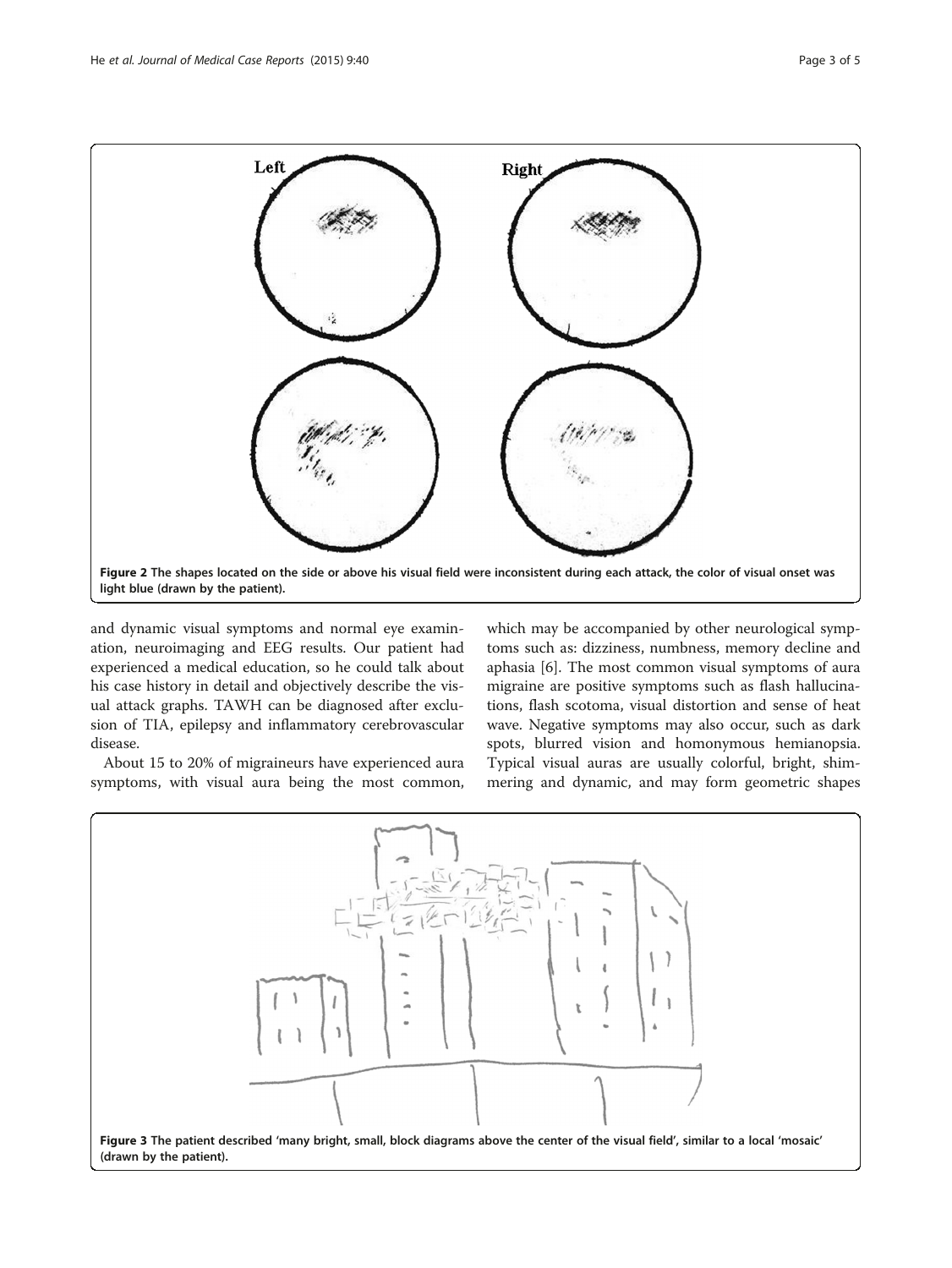with jagged rims [[4\]](#page-4-0). The patient described in this report had mainly developed positive symptoms, with different visual outcomes and irregular shapes during each attack above or on the side of his visual field. He also developed homonymous blurred vision, however, with obvious shapes and color change, which was different from homonymous hemianopia.

The pathophysiology of migraine has led to a transition from a purely vascular hypothesis to a neurovascular hypothesis, and now to a central nervous system theory (centralized sensitization). The pathogenesis of aura is still poorly understood. The mechanisms of the presence of aura and absence of headache during a migraine attack are not known and it is possible they are not the same. Cortical spreading depression (CSD) has long been considered the physiologic substrate of migraine visual aura. CSD is a wave of neuronal and glial depolarization, followed by long-lasting suppression of neural activity. Neuroimaging research supports that CSD is the initial pathophysiological change, which may be related to the decrease in the cortical excitability processing ability of the excitatory amino acid neurotransmitter glutamic acid in the occipital cortex [\[7](#page-4-0)]. During CSD there is an initial neuronal depolarization, followed by hyperpolarization and relative neuronal silence that spreads contiguously from the occipital lobe forward [[8-12](#page-4-0)]. This spreading wave of neuronal depression travels slowly, at 3 to 5mm per minute, which coincides with the progressive visual symptoms of typical migraine aura [\[12\]](#page-4-0), but the spreading time is not more than 60 minutes. Of course, other neurological symptoms may occur if CSD is beyond the occipital cortex.

It is uncommon that migraine patients show recurrent transient neurologic symptoms only. Migraine aura has a benign course. Other organic diseases, especially TIA and epilepsy, must be excluded before diagnosis of migraine aura [[4\]](#page-4-0). Because there are no specific results of accessory examinations in migraine, careful inquiry into medical history is the most important approach to distinguish the differences among TIA, epilepsy and migraine aura, which can save time in the diagnosis. Although the patient described in this report is a medical worker, initially he simply described the visual aura as 'blurred vision', so he had been misdiagnosed with TIA for many years. If we had not asked about the detailed symptoms during each attack, our patient would possibly have been misdiagnosed with TIA again.

The main differences between TAWH and TIA are: (1) medical history: a patient with the former may have experienced migraine attacks when he was young; a patient with the latter usually has risk factors of cerebrovascular disease, such as hypertension, diabetes and a positive family history. (2) Visual symptoms: the visual aura of the former is caused by CSD, therefore, the

visual change is not static but instead dynamic. Typical visual aura is usually colorful, bright and shimmering, and can form geometric shapes. Even though dark spots might be observed, the edge is, however, bright and shimmering. Patients with TIA mainly show homonymous hemianopia with a relatively consistent format. (3) Duration: the former usually lasts about 15 to 30 minutes, and for less than 60 minutes. However there is a case report of negative visual symptoms (dimmed vision on the right field) without headache that lasted more than 6 months [[13\]](#page-4-0); the latter usually lasts 5 to 10 minutes. (4) Neuroimaging (CTA or MRI): the former is usually normal; the latter usually has evidence of ischemic cerebrovascular disease. (5) Cerebrovascular evaluation: the former is usually normal; the latter usually shows evidence of carotid artery atherosclerosis or intracranial artery stenosis.

Nonconvulsive epilepsy with visual symptoms and TAWH are both uncommon clinical phenomenons. Clinicians should pay attention to identify these rare events, especially because typical visual aura in young people may be easily misdiagnosed as epilepsy. The visual colors of both diseases are bright and shimmering, which are different from TIA. However, the attack pattern of epilepsy is often rigid with a singular visual phenotype, and an epilepsy wave can be observed via EEG examination.

## Conclusions

Physicians should pay attention to TAWH even though it is an uncommon phenomenon of migraine. Migraine with visual aura mainly presents positive and dynamic symptoms. It is a benign course and can be diagnosed after exclusion of other organic diseases such as TIA and epilepsy.

## Consent

Written informed consent was obtained from the patient for publication of this case report and any accompanying images. A copy of the written consent is available for review by the Editor-in-Chief of this journal.

#### Abbreviations

ANCA: anti-neutrophil cytoplasmic antibodies; CCA: common carotid artery; CSD: cortical spreading depression; CTA: computed tomography angiography; EEG: electroencephalogram; IHS: International Headache Society; IMT: intima-media thickness; MRA: magnetic resonance angiography; MRI: magnetic resonance imaging; RNFL: retinal nerve fiber layer; TAWH: typical aura without headache; TIA: transient ischemic attack; TPO: thyroid peroxidase.

#### Competing interests

The authors declare that they have no competing interests.

#### Authors' contributions

YH carried out the research project (conception, organisation and execution) and wrote the first draft. YL carried out the research project (execution and acquisition of data) and reviewed and critiqued this report. ZN carried out the research project (execution and acquisition of data) and reviewed and critiqued this report. All authors read and approved the final manuscript.